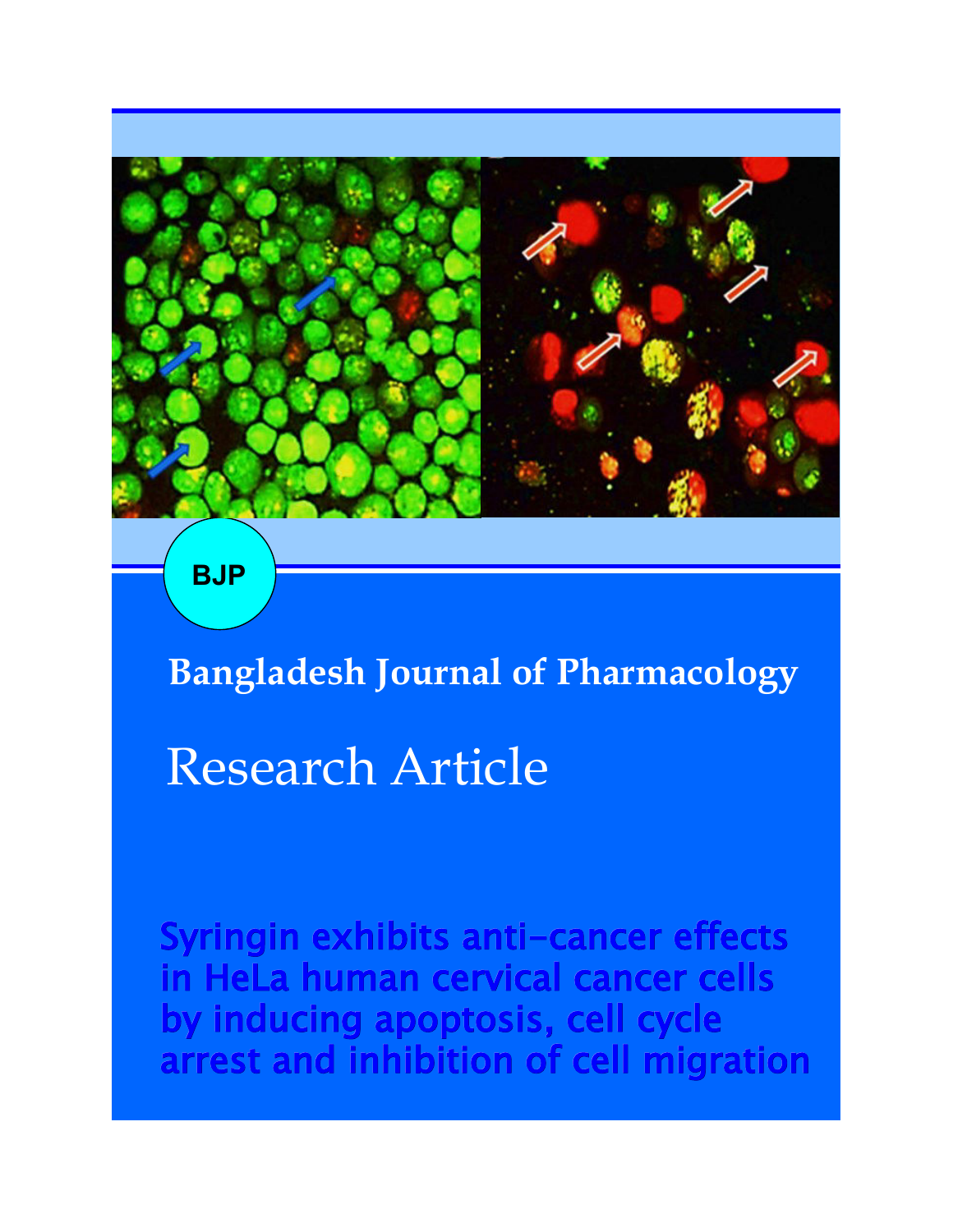

A Journal of the Bangladesh Pharmacological Society (BDPS) **Bangladesh J Pharmacol 2016; 11: 838-843**

Journal homepage: www.banglajol.info<br>Abstracted/indexed in Academic Search Complete, Asia Journals Online, Bangladesh Journals Online, Biological Abstracts, BIOSIS Previews, CAB Abstracts, Current Abstracts, EMBASE/Excerpta Medica, Google Scholar, HINARI (WHO), International Pharmaceutical Abstracts, Open J-gate, Science<br>Citation Index Expanded, SCOPUS and Social Sciences Citation Index;<br>Citation Citation Index Expanded, SCOPUS and Social Sciences Citation Index;

## Syringin exhibits anti-cancer effects in HeLa human cervical cancer cells by inducing apoptosis, cell cycle arrest and inhibition of cell migration

## **Ning Xia**

*Department of Obstetrics and Gynecology, Shengjing Hospital of China Medical University, Shenyang 110-022, China; Department of Obsterics and Gynecology, Central Hospital affliated to Shenyang Medical College, Shenyang, 110-024, China.*

| <b>Article Info</b>                                                                                                                                                                                                                                                           | <b>Abstract</b>                                                                                                                                                                                                                                                                                                                                                                                                                                                                                                                                                                                                                                                                                                                                                        |
|-------------------------------------------------------------------------------------------------------------------------------------------------------------------------------------------------------------------------------------------------------------------------------|------------------------------------------------------------------------------------------------------------------------------------------------------------------------------------------------------------------------------------------------------------------------------------------------------------------------------------------------------------------------------------------------------------------------------------------------------------------------------------------------------------------------------------------------------------------------------------------------------------------------------------------------------------------------------------------------------------------------------------------------------------------------|
| 15 May 2016<br>Received:<br>7 June 2016<br>Accepted:<br>1 October 2016<br><b>Available Online:</b>                                                                                                                                                                            | The present study was aimed at to demonstrate the antitumor effects of<br>syringin in HeLa human cervical cancer cells. Its effects on apoptosis, cell<br>cycle phase distribution as well as on cell migration were also examined. The                                                                                                                                                                                                                                                                                                                                                                                                                                                                                                                                |
| DOI: 10.3329/bjp.v11i4.27755<br>Cite this article:<br>Xia N. Syringin exhibits anti-cancer<br>effects in HeLa human cervical cancer<br>cells by inducing apoptosis, cell cycle<br>arrest and inhibition of cell migration.<br>Bangladesh J Pharmacol. 2016; 11: 838<br>$-43.$ | effect on cell proliferation was evaluated by MTT assay, while as effects on<br>colony formation were assessed using clonogenic assay. Syringin inhibited<br>cancer cell growth in HeLa cells in a time-dependent as well as in a<br>concentration-dependent manner. Syringin also led to inhibition of colony<br>formation efficacy with complete suppression at 100 µM drug dose. Syringin<br>could induce G2/M cell cycle arrest along with slight sub-G1 cell cycle arrest.<br>HeLa cells began to emit red fluorescence as the dose of syringin increased<br>from $0 \mu$ M in vehicle control to $100 \mu$ M. Syringin also inhibited cell migration<br>in a dose-dependent manner with 100 µM dose of syringin leading to 100%<br>inhibition of cell migration. |

## **Introduction**

Cancer, which is a result of uncontrolled growth of cells, is the main cause of deaths throughout the world. Primary cancer in the due course of time gets transformed into malignant cancer via a sequence of physiological changes. The malignant tumor then spreads to other parts of the body through cell migration and invasion. Metastasis is the most important cause of morbidity and mortality for patients with malignant tumors (Hanahan and Weinberg, 2011; Liotta, 1984). Cervical cancer is the fourth prominent cause of cancer-related deaths and the third most commonly found cancer in women globally (Jemal et al., 2011; Boutas et al., 2014). Most of the cervical cancerrelated deaths occur in developing countries while as developed countries are not so much affected by the disease.

In China, the incidences of cervical cancer have significantly increased recently (Wang et al., 2012). Various risk factors have been recognized to cause cervical cancer including human papilloma virus (HPV) infection, which has been reported to be accountable for more than 90% of the cervical cancer cases (Kumar et al., 2007; Dunne and Park, 2013; World Cancer Report, 2014).

There is an urgent need of novel, effective and relatively safe chemotherapeutic drugs targeting cervical cancer cells (Zhang et al., 2011; Myung et al., 2011; Siegel et al., 2011). The objective of current study was to evaluate the antitumor activity of syringin in HeLa human cervical cancer cells along with demonstrating its effects on phase distribution in the cell cycle, apoptosis induction, cell movements (migration and invasion).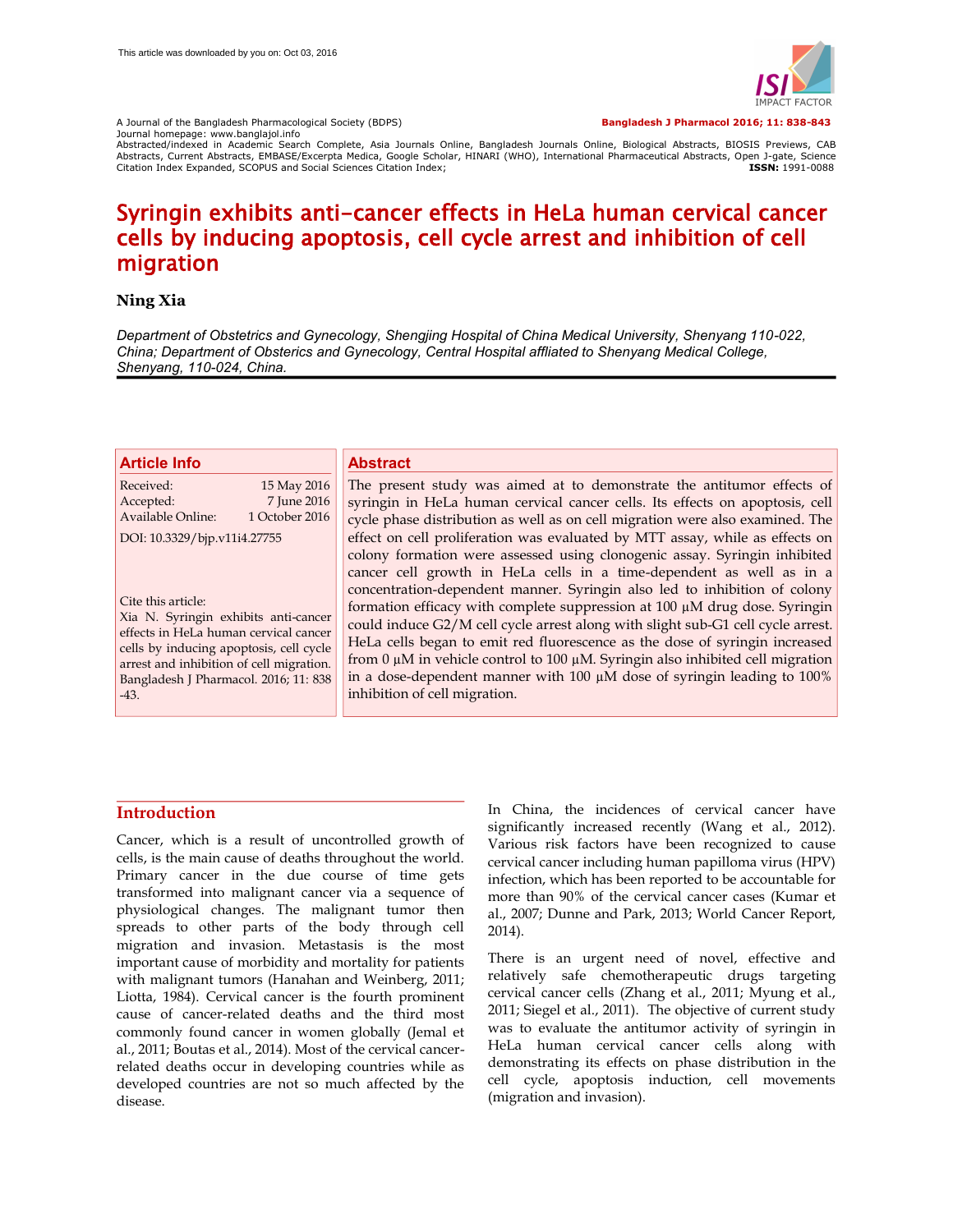## **Materials and Methods**

#### *Chemicals and reagents*

Syringin (purity ≥98%, HPLC), MTT (3-(4,5-dimethylthiazol-2-yl)-2,5-diphenyltetrazolium bromide), dimethyl sulfoxide (DMSO), phosphate-buffered saline (PBS), 5% heat-inactivated fetal calf serum, penicillin, streptomycin were purchased from Sigma-Aldrich; St. Louis, MO, USA. Dulbecco's modified Eagle's medium (DMEM) and RPMI 1640 were purchased from Nanjing KeyGen Biotechnology Co., Ltd. (Nanjing, China). Acridine orange (AO) and propidium iodide (PI) were shipped from Beyotime Institute of Biotechnology, Shanghai, China.

## *Cell culture and cell line medium*

Human cervical cancer cell line (HeLa) was purchased from Shanghai Institutes for Biological Sciences, Chinese Academy of Sciences (China) and it was maintained in DMEM medium with 4 g/L Na2CO3, 5 mM l-glutamine, 3 g/L glucose, 4 mM sodium pyruvate with 5% heat-inactivated fetal bovine serum and penicillin/streptomycin (100 U/mL each) at 37°C in a humidified atmosphere containing 5% CO2.

#### *MTT cell viability assay*

The cell proliferation studies of syringin on HeLa cells was assessed by MTT cell viability assay as previously reported (Chen et al., 2013). HeLa cells (2 x 105 cells/ well) were sowed into a 96-well plates for a time period of 24 hours and then incubated with increasing doses of syringin (0, 2.5, 5, 10, 25, 50, 75 and 100 µM) for a time period of 24, 48 and 72 hours. After syringin treatment, the medium was replaced with MTT dye (5 mg/mL) was added for 2 hours. The vehicle control in this experiment was taken by DMSO, and the cytotoxicity of syringin was compared with vehicle control of DMSO. After incubation the insoluble formazan crystals were dissolved in ethanol and the absorbance was taken at a wavelength of 490 nm by a microplate reader (ELX 800; Bio-tek Instruments, VT, USA).

### *Colony formation assay* **[\(Video Clip\)](https://youtube.com/v/fnWR51P-BKg)**

The impact of syringin on the colony formation tendency in HeLa cells was evaluated by clonogenic assay using Giemsa staining. Briefly, about 400 HeLa cells were plated into each well of 6-well plates and then put for incubation for 72 hours at 37°C. These cells were treated with varying concentrations of syringin compound (0, 10, 50 and 100  $\mu$ M), after that, these cells were washed three times with PBS and ultimately tainted with Giemsa dye solution. A light microscope was used to count the number of colonies formed in different groups.

The colony formation efficacy was measured as:

Plate colony formation efficiency  $(\%)$  = (number of colonies/number of cells inoculated) x 100

## *Cell cycle analysis by flow cytometry*

HeLa human cervical carcinoma cells (2 x 106 cells/mL) were seeded in 60 mm dishes and then subjected to the treatment of increasing doses of syringin (0, 10, 50 and 100 µM) and incubated for 48 hours. Subsequent to syringin treatment, HeLa cells were first produced and then set with 70% ice-cold ethanol. These cells were treated with RNase A (10 μg/mL) (Bio-Rad Laboratories, Hercules, CA, USA), tainted with 10 μg/ mL propidium iodide (PI), and finally examined using Flow Cytometer (FACSCalibur; BD Biosciences), the data were evaluated using Cell Quest software.

Fluorescence microscopy assay using acridine orange/ propidium iodide double staining

In order to study the effects of syringin on the apoptosis -related morphological alterations in HeLa human cervical cancer cells, fluorescence microscopy by acridine orange/propidium iodide double staining was used. In brief, HeLa cells at a density of 2 x 106 cells/ mL were seeded in 50 cm2 culture flasks and then treated with 0, 10, 50 and 100 µM dose of syringin for 48 hours. The cells were then tainted with 10 μg/mL acridine orange and 10 μg/mL propidium iodide and the cells were again subjected to incubation for 30 min. The photographs were taken by using a fluorescence microscope (Olympus, Japan) at a magnification of x300.

#### *In vitro wound healing assay*

Human cervical cancer cells (HeLa) (1 x 106 cells/mL) were seeded in 24-well plates and incubated at 37°C till 100% confluent monolayer of cells was accomplished. A straight cell-free wound was created using a 50 mL pipette tip. To each well, increasing doses (0, 10, 50 and 100 µM) of syringin were added and these cells were washed with PBS to remove any cell debris present. The cells were tainted using 0.50% crystal violet powder for 20 min. DMSO alone was set as the vehicle control of the experiment. The randomly chosen fields were selected and photographed by using a light microscope (Olympus, Japan). The percentage of cells that transferred into the scratched area was calculated and length of wounds was determined by Image J (version 1.46) software.

#### *Statistical analysis*

Data was presented as the means ± SEM. The differences between groups were analyzed by means of one-way ANOVA with Tukey's post hoc tests. A pvalue <0.05 was considered to be statistically important. All experiments were repeated for a minimum of three times.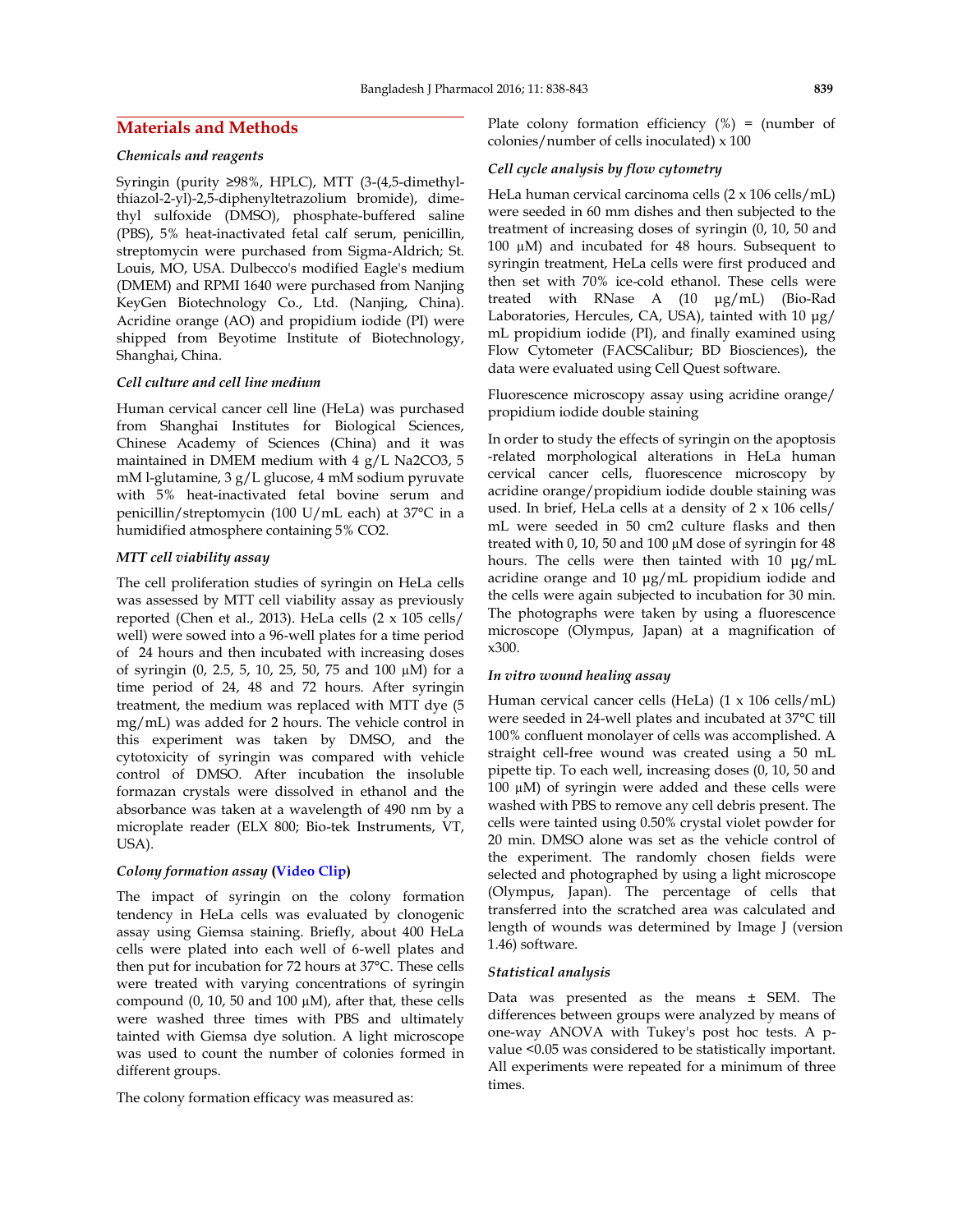## **Results**

## *Anti-proliferative effects in HeLa cervical cancer cells*

The molecular structure of syringin molecule is shown in Figure 1A while as the anti-proliferative effects of the compound were assessed by MTT assay are shown in Figure 1B. The results indicate that syringin induces effective growth inhibitory effects in these cells. The anti-proliferative effects induced by syringin were found to be time-dependent as well as dose-dependent.

## *Colony formation in HeLa cells*

The results indicate that syringin inhibits the colony formation in HeLa cervical cancer cells in a dosedependent manner (Figure 2). It was observed that 100 µM dose of syringin completely inhibited the colony formation and no visible HeLa cell colonies were observed at this dose. These results obtained from



Figure 1: A: Chemical structure of syringin, B: Inhibition of cell growth induced by syringin in HeLa cervical cancer cells. Data are shown as the mean  $\pm$  SD of three independent experiments. <sup>a</sup>p<0.05, <sup>b</sup>p<0.01 vs 0 µM (control)



Figure 2: Inhibition of colony formation in HeLa cervical cancer cells induced by syringin. The cells were treated with 0 (A), 10 (B), 50 (C) and 100 µM (D) of syringin and the number of colonies were counted by light microscope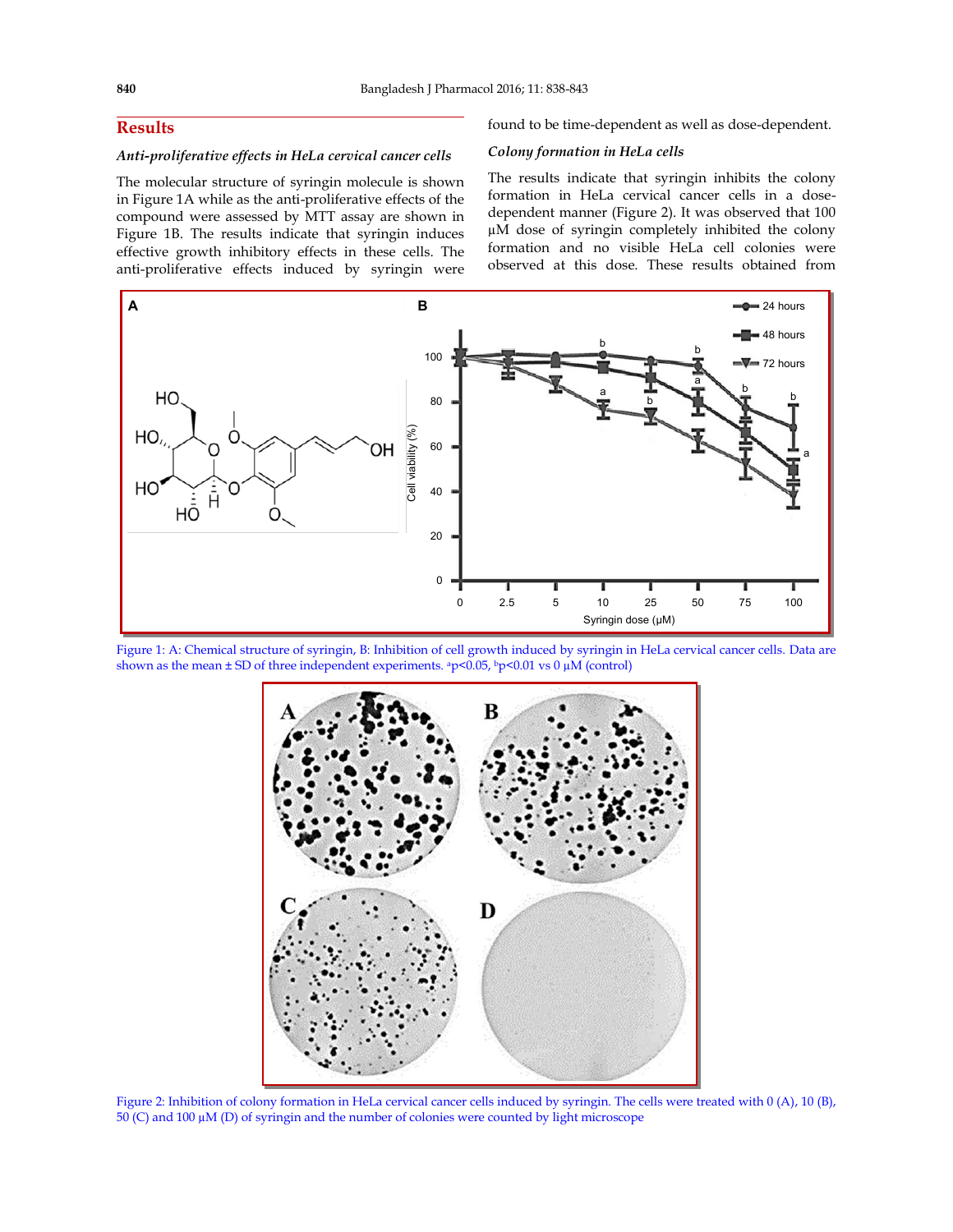

Figure 3: Syringin induces G2/M cell cycle arrest in HeLa human cervical cancer cells. The cells were treated with 0 (A), 10 (B), 50 (C) and 100 µM (D) of syringin for 48 hours, stained with propidium iodide and then analyzed using flow cytometry. The cell population of G2/M phase shows a significant increase with increasing dose of syringin

colony formation assay were in agreement with MTT cell viability assay.

#### *G2/M cell cycle arrest in HeLa cells*

The percentage of G2/M phase cells increased as the dose of syringin compound was increased from 0 µM in vehicle control to 10, 50 and 100 µM (Figure 3). At the same time, the percentage of sub-G1 phase (apoptotic) cells also increased with increasing syringin dose in comparison to the vehicle control (Figure 3A).

#### *Apoptosis in HeLa cervical carcinoma cells*

The results indicated that as compared to the control cells, which exhibited complete green fluorescence (Figure 4A), syringin-treated cells, on the other hand, exhibited red fluorescence. The intensity and the number of cells exhibiting red fluorescence increased with increasing syringin dose. Apoptotic cells mostly emit red fluorescence due to the ruptured cell membrane.

#### *Cancer cell migration of HeLa cervical carcinoma cells*

The results indicate that as compared to the untreated

control cells which showed no change in the cell migration (Figure 5). On the other hand, syringintreated cells at various doses of 10, 50 and 100 µM showed evident signs of cell migration inhibition in a dose-dependent manner. At 100 µM dose of syringin, the cell migration was inhibited completely.

## **Discussion**

The results indicated that syringin exhibits growth inhibition of HeLa cervical cancer cells in a dosedependent as well as time-dependent manner. The incubation times had a profound effect on the HeLa cell viability. Further, using colony formation assay, it was seen that syringin could inhibit the colony formation tendency of these HeLa cells. It was observed that at 100 µM dose of syringin, no visible colonies were observed on the plates indicating a complete inhibition of cancer cell inhibition by syringin. Further, it was also observed that syringin could also cause G2/M phase cell cycle arrest in these cells. At the same time, the fraction of sub-G1 phase cells was also observed to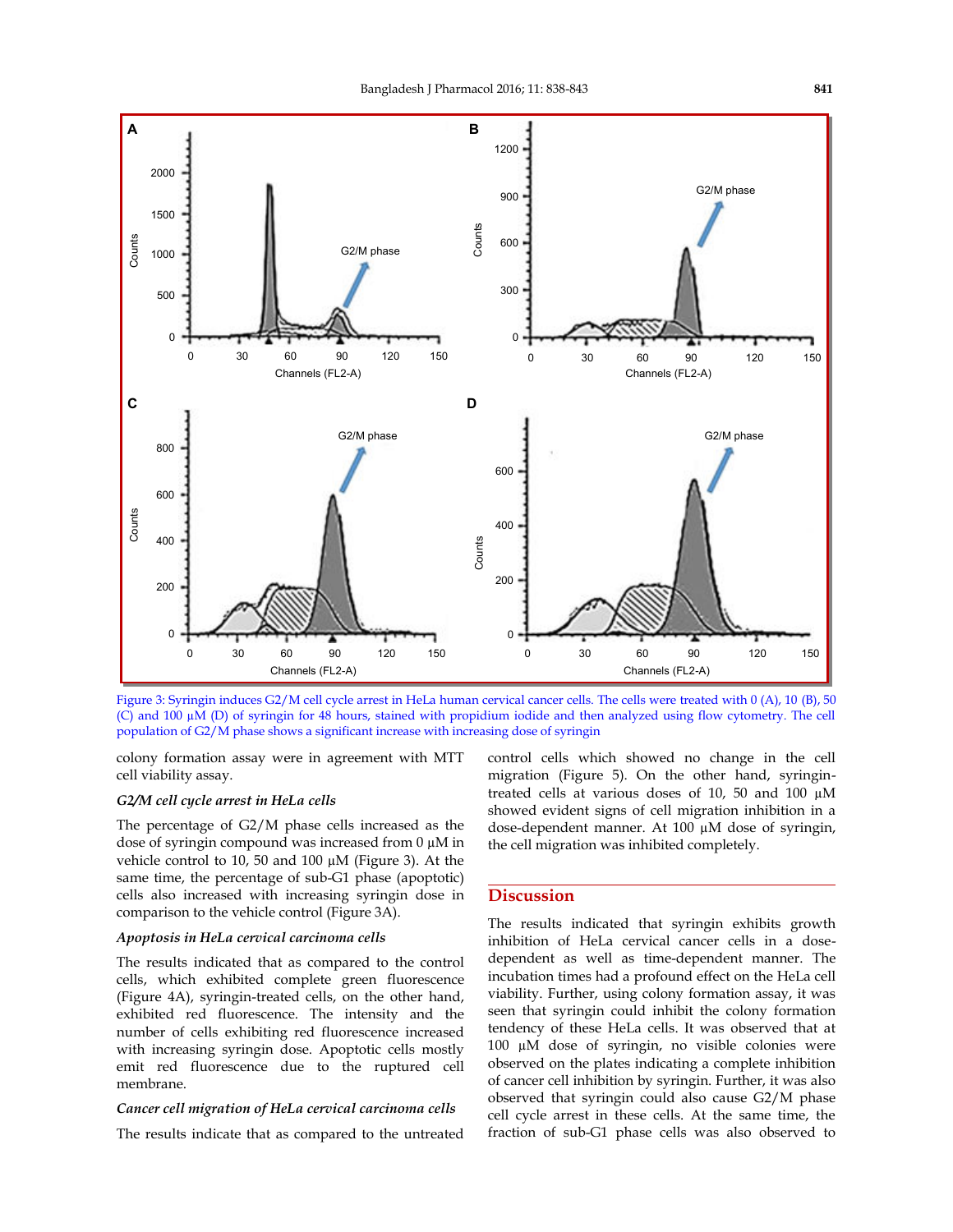

Figure 4: Fluorescence microscopy evaluation of the syringin-induced apoptosis in HeLa human cervical cancer cells. The cells were treated with 0 (A), 10 (B), 50 (C) and 100 μM (D) of syringin for 48 hours, stained with AO/PI double staining and then analyzed using fluorescence microscopy (magnification 400x). Blue arrows indicate viable cells, yellow arrows indicate cells with early signs of apoptosis like chromatin condensation and membrane blebbing, while as red arrows indicate late apoptotic cells



Figure 5: Syringin inhibits cell migration in HeLa human cervical cancer cells. The cells were treated with 0 (A), 10 (B), 50 (C) and 100 µM (D) of syringin. The number of cells that migrated into the scratched area was photographed (x 80) at 0 and 12 hours time intervals and calculated as a percentage of migration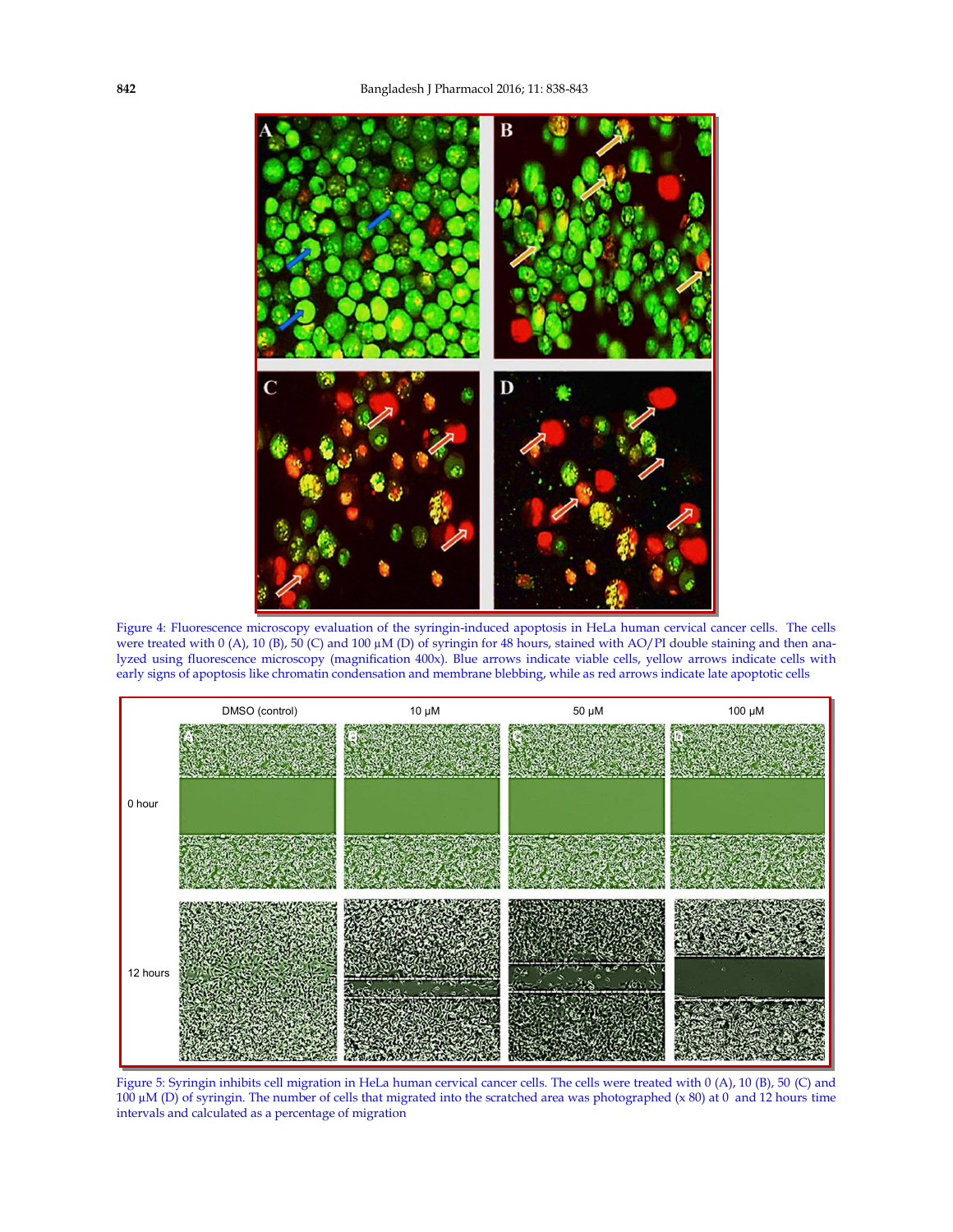increase in comparison to vehicle control as the dose of syringin was increased. The fact that syringin induced apoptosis-related morphological features in HeLa cells were monitored under a fluorescence microscope. In comparison to vehicle control cells which displayed complete green fluorescence (intact cells emit green fluorescence), syringin-treated cells on the other hand displayed red fluorescence (apoptotic cells emit red fluorescence). Both intensity and the number of cells exhibiting red fluorescence increased with increasing syringin dose. Apoptotic cells typically emit red fluorescence due to the ruptured cell membrane. Syringin also inhibited cell migration in a dosedependent manner.

The main source of anti-cancer drugs used clinically accounting for about 60% of them are natural product based. Most of the natural products have the capability to induce apoptosis in tumor cells. Programmed cell death or apoptosis is a highly specific biochemical mechanism through which living organisms get rid of their damaged cells. In the case of cancer cells, the induction of cell apoptosis plays a key role as it helps in the prevention, management as well as treatment of different tumors. Apoptotic dysfunction is associated with numerous diseases, in particular, cancer. Anticancer effect of oleanolic acid methyl ester derivative in HeLa cervical cancer cells is mediated through apoptosis induction and reactive oxygen species production (Song et al., 2015). Many of the natural products even have the ability to induce anti-cancer effects by interfering with the cell cycle arrest (Newman and Cragg, 2012; Moongkarndi et al., 2004; Liu et al., 2015).

## **Conclusion**

Syringin induces anti-cancer effects in HeLa human cervical cancer cells by inducing apoptosis, G2/M cell cycle arrest and inhibiting cell migration. Natural products with the tendency to induce apoptosis as well as cell cycle arrest are considered to be promising candidates to be developed as possible anti-cancer drugs.

## **Conflict of Interest**

The author has completed the ICMJE uniform disclosure form and declares no support from any organization for the submitted work.

## **References**

Boutas I, Sofoudis C, Kalampokas E, Anastasopoulos C, Kalampokas T, Salakos N. Fertility preservation in women with early stage cervical cancer. Review of the literature. Eur J Gynaecol Oncol. 2014; 35: 373-77.

- Chen G, Shi X, Sun C et al. VEGF-mediated proliferation of human adipose tissue-derived stem cells. PloS One 2013; 8: e73673.
- Dunne EF, Park IU. HPV and HPV-associated diseases. Infect Dis Clin North Am. 2013; 27: 765–78.
- Hanahan D, Weinberg RA. Hallmarks of cancer: The next generation. Cell 2011; 144: 646–74.
- Jemal A, Bray F, Center MM, Ferlay J, Ward E, Forman D: Global cancer statistics. CA Cancer J Clin. 2011; 61: 69-90.
- Kumar V, Abbas AK, Fausto N, Mitchell RN. Robbins Basic Pathology (8th ed.). Saunders Elsevier 2007; 18–21.
- Liotta LA. Tumor invasion and metastases: Role of the basement membrane. Warner-Lambert Parke-Davis Award lecture. Am J Pathol 1984; 117: 339–48.
- Liu JJ, Zhang L, Lou JM , Wu CY. Chalcone derivative, chana 1 induces inhibition of cell proliferation and prevents metastasis of pancreatic carcinoma. Adv Biomed Pharma. 2015; 2: 115-19.
- Moongkarndi P, Kosem N, Kaslungka S, Luanratana O, Pongpan N, Neungton N. Anti-proliferation, anti-oxidation and induction of apoptosis by Garcinia mangostana (mangosteen) on SKBR3 human breast cancer cell line. J Ethnopharmacol. 2004; 90: 161–66.
- Myung SK, Ju W, Kim SC, Kim H. Vitamin or anti-oxidant intake (or serum level) and risk of cervical neoplasm: A meta -analysis. BJOG 2011; 118 : 1285–91.
- Newman DJ, Cragg GM. Natural products as sources of new drugs over the 30 years from 1981 to 2010. J Nat Prod. 2012; 75: 311-35.
- Siegel R, Ward E, Brawley O, Jemal A. Cancer statistics, 2011: the impact of eliminating socioeconomic and racial disparities on premature cancer deaths. CA Cancer J Clin. 2011; 61: 212-36.
- Song X, Liu C, Hong Y, Zhu X. Anti-cancer activity of novel oleanolic acid methyl ester derivative in HeLa cervical cancer cells is mediated through apoptosis induction and reactive oxygen species production. Bangladesh J Pharmacol. 2015; 10: 896-902.
- Wang Y, Chen J, Zhang W, Hong W, Yu F. Study of the prevalence of human Papilloma virus infection in Chinese women with cervical cancer. Afr J Microbiol Res. 2012; 6: 1048-53.
- World Cancer Report 2014. World Health Organization, 2014. Chapter 1.1.
- Zhang X, Dai B, Zhang B, Wang Z. Vitamin A and risk of cervical cancer: A meta-analysis. Gynecol Oncol. 2011; 124: 366–73.

Author Info Ning Xia (Principal contact) e-mail: ningxia1981@hotmail.com